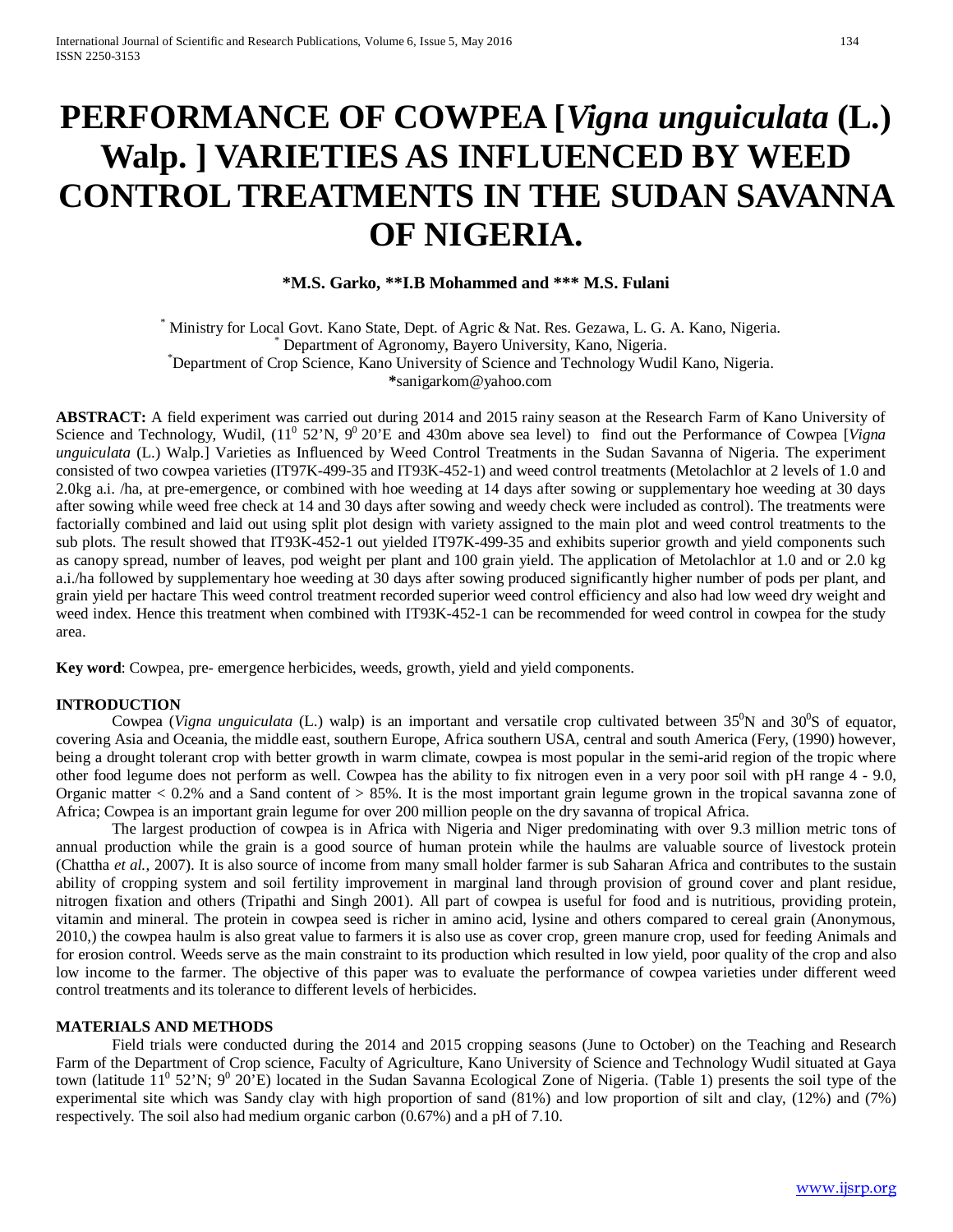leveled properly using a tractor, and marked out. The gross plots consist of six ridges, 0.75m apart and 3m long given a total area of 13.5m<sup>2</sup>, while the net plot consisted of two inner rows, given a total area of  $4.5<sup>m</sup>$  each, an alley of 0.5m was left between the plots and 1m between the replications respectively. Compound fertilizer, N.P.K (15:15:15) was applied to each plot to provide 20kg N, 54kg  $P_2O_5$  and 20kg  $K_2O$  and was incorporated into the soil with a hand rake before ridges were made.

The experiment consisted of six treatments which include a pre-emergence herbicide that was applied as spray to two cowpea varieties (IT97K-499-35 it is an early maturing variety matures between 65 - 75 days it is also an erect type with yellow peel pigmentation, and IT93K-452-1 is an extra early maturing variety which matures between 60-70 days it is an erect types with brown peel pigmentation). The experiment was laid out using split plot design. The cowpea varieties were allocated to the main plots while weed control treatments to the sub plot they were then replicated three times. The herbicides was applied a day after planting using CP15 knapsack sprayer with a green nozzle calibrated to deliver 220 L/ha spray volume at a pressure of 1.5 kg/cm<sup>2</sup>. Harvesting cowpea was done on 21 and 28 November 2014 and 2015 respectively, and was harvested when majority of the pods turned yellow. The harvested pods were spread on the mat for two weeks to allow the pods to be well dried before threshing. This was followed by winnowing to separate the seeds from the chaff.

## **RESULTS AND DISCUSSION**

Table 2 presents number of leaf of cowpea varieties which indicated that it is significantly different at all sampling stages in the two years trails with IT97K- 499-35 having higher number of leaf compared with the IT93K-452-1 variety. These supported the finding of Singh *et al.* (2011) reported that spreading and semi-spreading cowpea varieties differ in their potential growth and development which can positively affect the yield of the crop and that of Haruna, and Usman, (2013) who observed a significant variation in growth and yield characters of some improved varieties of cowpea at the same location and attributed it to genetic make up of the varieties examined were spreading varieties produced more number of leaf and this means more photosynthetic area; higher radiation interception and dry matter accumulation for utilization and production of the yield.

The effect of weed control treatment was significant at all sampling stages in which Metolachlor at 2.0 kg a.i.<sup>-1</sup> followed by supplementary hoe weeding was statistically higher across all the sampling stages in all the tears of the trails and is also statistically similar with Metolachlor at 1.0 kg a.i.<sup>-1</sup> followed by supplementary hoe weeding at 10WAS sampling stage at 2014 and statistically different at 4 and 8WAS sampling stages in the second year of the trail. The results are in agreement with the finding of Taru *et al.*  (2008) who reported that pre-emergence application of Metolachlor at 2.0 kg a.i.<sup>-1</sup> followed supplementary hoe weeding resulted in significantly higher number of leaf which could probably be attributed to the ability of Metolachlor in preventing weed emergence at early stage. However, weedy check recorded the least number of leaves across all the sampling stages and years, and also produced the lowest mean values. These findings confirm the report of Dadari *et al.* (2005) that, weedy check had significantly lower number of leaf in all sampling stages in both years and this could be due to above and below ground competition of weed with crop which might have retarded the crop growth by reducing the amount of nutrients available in the soil.

The number of branches of cowpea varieties was significantly different at 6 and 8WAS sampling stage in 2014 and all sampling stages in 2015 trail (Table 3). In all cases IT97K–499–35 had the higher number of branches than IT93K-452-1. These supported the findings of Singh *et al*, (2011) that variations in growth and yield of cowpea varieties is largely due to differences in inherent genetic composition of the varieties under consideration.

Similarly, the effect of weed control treatment was significant at all sampling stage (Table 3). Metolachlor at 1.0 kg a.i./ha followed by supplementary hoe weeding, Metolachlor at 2.0 kg a.i./ha followed by supplementary hoe weeding, Weed free check at 14 and 30DAS produced statistically similar and higher number of branches across the sampling stages and years of the trails, The result obtained was similar to the findings of Taru *et al.* (2008). Who indicated that application of Alachlor at 1 - 2kg a.i./ha plus one hand weeding at 30 days after sowing effectively controlled weeds in rainfed groundnut compared to weedy check control plots.

While weedy check significantly recorded the least number of branches which is statistically the same with Metolachlor at 1.0 & 2.0 kg a.i./ha at all sampling stage of the two year trails. The interaction between the treatments was not significant at both sampling stages and years of the trails.

The effect of canopy spread on cowpea varieties is presented in Table 4. Which indicated significantly different at 4WAS in 2014 were IT93K–452–1 variety had significantly wider canopy spread than IT97K – 499 – 35 variety while, IT97K–499–35 variety had significantly wider canopies at 4 and 8WAS in 2015 were, IT93K–452–1 variety recorded superiority canopy spread at 10WAS sampling stage in 2015. The results supported the finding of Ahmad *et al.* (2007) that spreading and semi-spreading cowpea varieties differ in their potential growth and development.

The effect of weed control treatment was significant at all sampling stages (Table 4). Metolachlor at 2.0 kg a.i./ha followed by supplementary hoe weeding was statistically superior and have wider canopies across all the sampling stages and years. It was also similar to the work of **Akobundu (1980**) and that of Lagoke *et al.* (1981) and Taru *et al.* (2008). That Metolachlor is more effective and control annual grasses and some broad leaved weeds in cowpea, peanut crops, soya beans, sunflowers maize, sorghum and potatoes, and also application of Metolachlor with supplementary hoe weeding gave well to excellent weed control and was also supportive for better growth. However, the narrowest canopies were recorded with weedy check plot which was statistically similar with Metolachlor 1.0  $\&$  2.0 kg a.i./ha at most of the sampling stages during the two year trails. the results is also in conformity with the findings of Chikoye and Ekeleme (2001) who pointed out that a total of 263 weed species belonging to 38 families were found in crop fields in West Africa while the highest weed dry weight per hectare was observed in the weedy check was due to the severe uncontrolled weed infestation.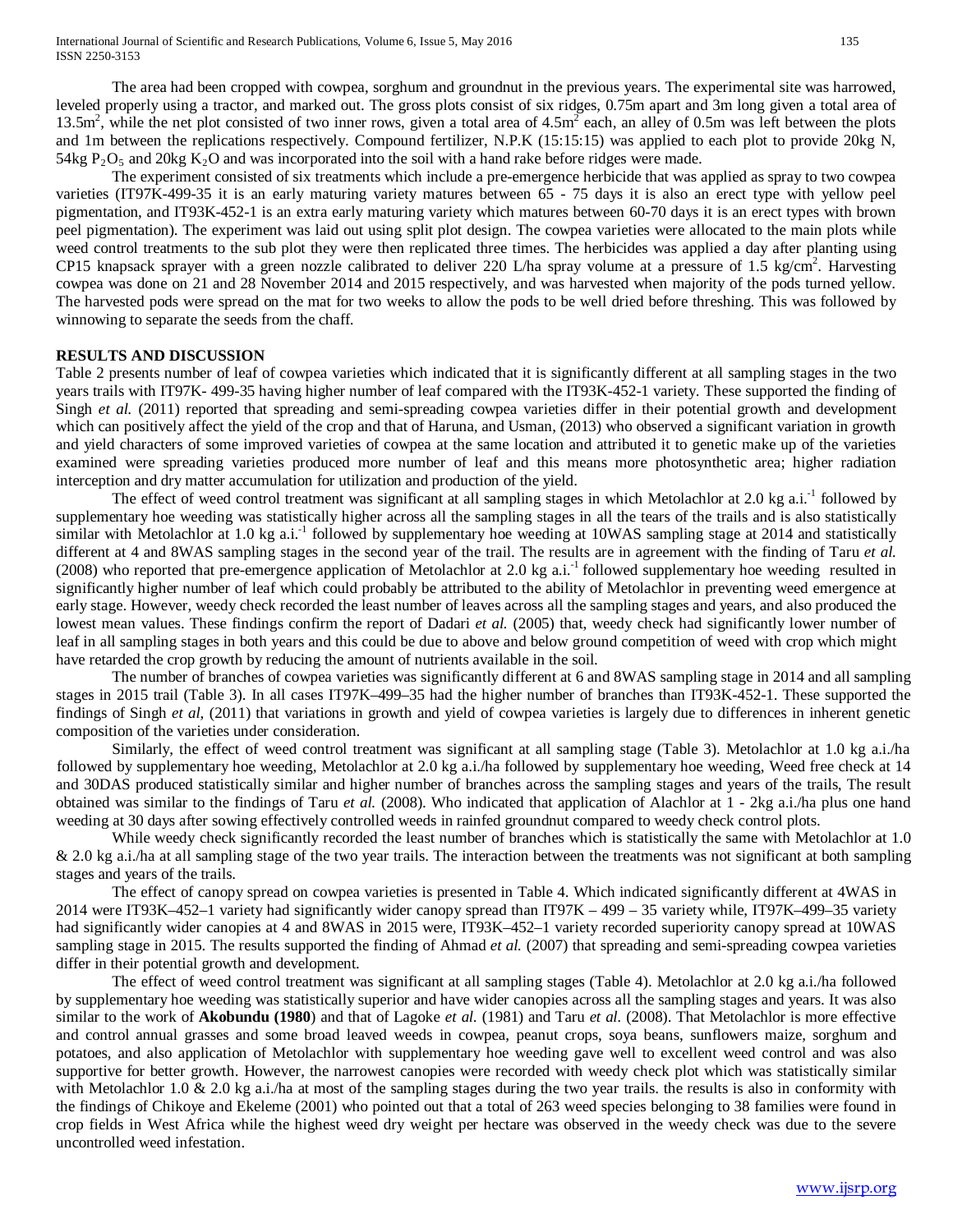The effect of varieties on crop vigour scores of cowpea is presented in Table 5 which indicated that it is significant at 8 and 10WAS in 2014 and 8WAS in 2015 trail with IT93K–452–1 being superior to IT97K–499 – 35 while at 4WAS IT97K–499–35 cowpea variety recorded superior growth attributes than IT93K–452–1. Similar reports were made by Krasilnikoff *et al.* (2003) and Singh *et al*. (2003), adding that varieties differ in their genetic make up and this could have reflected in their yield potentials.

The effect of weed control treatment was significantly different at all sampling stages with the application of Metolachlor at 1.0 & 2.0 kg a.i./ha followed by supplementary hoe weeding at 4 and 6WAS in 2014 trail and 6WAS in 2015 trail having the highest growth attributes at all sampling stages. In a related study Taru *et al.* (2008) reported that combination of cultural with chemical method offers opportunities for integrated weed control by reducing the number of weeding in legumes crops and improving plant performance. They added that application of chemicals (herbicides) at early stage of crop growth to control weeds enable the way to utilize the available soil nutrients thus giving opportunities to grow faster.

Weedy check statistically recorded the least vigour plants across all the sampling stages and years of the trails which are statistically similar with application of Metolachlor at 1.0 and 2.0 kg a.i./ha at all sampling stages in both years. The result is in accordance with findings of Dadari *et al.* (2005), which showed that, the weedy check had significantly least vigour and could be due to above and below ground competition between weed and crop which might have retarded the vigour of the crop.

Table 6 presents the effect of weed control treatments on weed index of cowpea varieties, IT93K–452–1 had significantly higher weed index than IT97K–499 – 35 in 2014 while in 2015 the two varieties did not differ significantly. Application of Metolachlor at 1.0 & 2.0kg a.i./ha followed by supplementary hoe weeding had statistically the lower weed index. The results are in agreement with the findings of Ishaya *et al*. (2008) that Metolachlor at 3.0 kg a.i./ha and Galex at 1.2 kg a.i./ha (Metolachlor +Metobrumuron) pre emergence. According to them the mixture of Metolachlor and Galex was better in controlling annual grasses and broad leaf weeds. However, weedy check recorded the highest weed index among all the treatments in both years of the trails.

The effect of weed control treatment on weed dry weight of cowpea varieties are presented in Table 6. The result indicated that the two varieties differ significantly in respect to weed dry weight during 2014 cropping season with IT97K – 499 – 35 having heavier weed dry weight than  $IT93K - 452 - 1$  while in 2015 the effect was not significant. Weed control treatment was significantly different with weedy check producing the higher weed dry weight while Metolachlor at 1.0 and 2.0kg a.i./ha followed by supplementary hoe weeding statistically having similar and lower weed dry weight across the two year trails. These results were in support of Logoke *et al.* (1981) who reported that chemical weed control combine with other cultural practices may practically help in reducing weed competition, crop losses and labour cost.

The influence of weed control treatments on cowpea varieties in respect to weed control efficiency is presented in Table 6. Varieties did not significantly differ in this respect at all years of the trails. The influence of weed control treatment were significantly different with application of Metolachlor at 1.0 and 2.0 kg a.i./ha followed by supplementary hoe weeding having statistically the higher percentage of weed control efficiency, and these supported the finding of Chikoye *el al*. (2001) who observed that weed competition is most serious when the crops are young, keeping the crop free of weeds for the first one-third to one-half of the life cycle of the crop offers effective control and also keeping the crop free from weed for the first one third of its life cycle usually assures maximum production (Mani *et al.,* 1979). Weedy check recorded the lowest value of weed control efficiency.

The pod weight of the varieties per plant of cowpea was presented in Table 6 and it was significantly different with IT97K-499-35 being superior over IT93K – 452 – 1. This finding is in conformity with that of Richburg *et al*. (2006) who observed significant difference between two varieties of groundnut which he attributed to variations in their genetic make up as well as response to soil and water use efficiency, and which he noticed across seasons and location.

The effect of weed control treatment on pod weight was significantly different at all seasons with Metolachlor 2.0 kg a.i./ha followed by supplementary hoe weeding having the higher pod weight per plant in 2014l. While in 2015 application of Metolachlor at 1.0 and 2.0 kg a.i./ha followed by supplementary hoe weeding produced statistically the highest pod weight per plant. This finding is in conformity with that of Akobundu, (1987) who observed that Metolachlor is likely to be effective against annual grasses in cowpea production and producing higher pods per plant. Weedy check recorded the lowest pod weigh Weedy check recorded the lowest pod weight per plant in all the trails as described earlier by Akobundu, (1987).

The effect of the variety on hundred grain weight of cowpea was presented in Table 7. Indicating significant different between the two varieties with IT93K –  $452 - 1$  out yielding and been superior over IT97K – 499 – 35 in all the trails. The effect of weed control treatment was significantly different with Metolachlor at 2.0 kg a.i./ha followed by supplementary hoe weeding having the higher grain weight in the 2014 trail which is statistically the same with Metolachlor at 1.0 kg a.i./ha followed by supplementary hoe weeding in 2015 trail, the results is in accordance with the finding of Agoola, (1994) who reported that Metolachlor at 1.2 kg a.i./ha attributed to the significant increase in seed yield by 45% and 80% respectively as compared to the unweeded check. Weedy check recorded the least hundred grain weight which is statistically similar with some other treatments in all the seasons. The results was in agreement with the finding of Aliyu and Lagoke, (2000) that weeds compete with crops for limited environmental resources and habour diseases and pests that are harmful to the crop are more severe in unweeded plots and there by producing lower weight of the grains in that plots.

The effect of varieties on shelling percentage of cowpea is presented in Table 7. And found that it was not significantly different in the 2014 season while in the 2015 season it was significantly different with IT97K  $-499 - 35$  been superior and having higher shelling percentage compared to IT93K – 452 – 1.

The effect of weed control treatment was also significantly different with application of Metolachlor at 1.0 and 2.0kg a.i./ha followed by supplementary hoe weeding having statistically the higher shelling percentage in both seasons (Table 7). these is in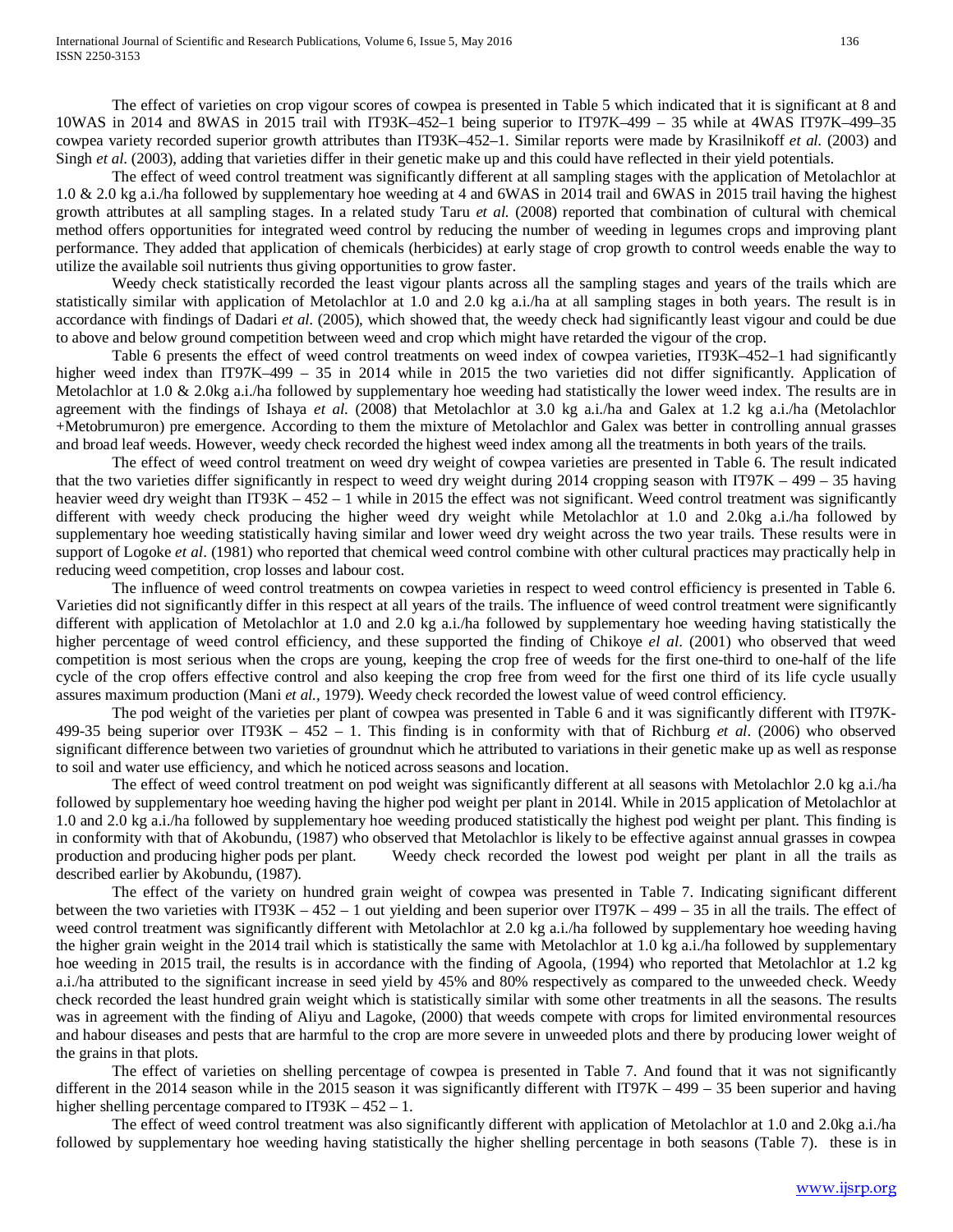accordance with the finding of Ishaya *et al,* 2008 that un controlled weed growth accounted for 40-81% reduction in yield attributes such as the pod weight, shelling percentage and consequently lower grain yield. While weed free check at 14 and 30DAS recorded an intermediate shelling percentage in all the season, which agreed with finding of Olorunmaiye (2010), that the practices produced reasonable yield but were hard laborious and expensive due to increasing cost of labour as such were un-economical. Weedy check resulted in the lowest shelling percentage which is statistically similar with the some other treatments in the two seasons. While in a related development by Ahmed *et al,* (2007) they pointed out that weeds reduces both quality and quantity of harvested product, increase the incidence of pest and diseases and at end resulted in lost to the farmers.

The effect of variety on grain yield of cowpea was presented in Table 7. Significant different were observed with IT93K – 452 – 1 having higher grain yield than IT97K – 499 – 35 in 2014 season while not significant in 2015 season.

The effect of weed control treatment was significantly different and showed that Metolachlor at 1.0 and 2.0kg a.i./ha followed by supplementary hoe weeding having statistically the higher grain yield compared to the other treatments in the 2014 season, while Metolachlor at 1.0 kg a.i./ha followed by supplementary hoe weeding produced statistically the higher grain yield compared to the other treatments in the 2015 season, the result is in conformity with the finding of Olorunmaiye, (2010) that, weed also deteriorate the quality of farm products and consequently reduce yield and market value of the cowpea. Weedy check resulted in the lowest grain yield all of the seasons examined.

Conclusively, it can be recommended that IT93K  $- 452 - 1$  cowpea variety can planted in the study area for improving cowpea production. Similarly, pre-emergence application of Metolachlor at 1.0 and or 2.0 kg a.i./ha followed by supplementary hoe weeding can lead to higher weed control efficiency and Grain yield of cowpea. Moreover, this method of using chemicals will help in reducing the scarcity of labour during weeding periods and improved farmer's income at the end of the season in the study area.

Table 1: Physico-chemical Properties of the soil at Experimental site 2014 and 2015.

| Soil Properties                                  | $0-30cm$   |  |
|--------------------------------------------------|------------|--|
| Physical (%)                                     |            |  |
| Sand                                             | 81         |  |
| Clay                                             |            |  |
| Silt                                             | 12         |  |
| <b>Textural Class</b>                            | Sandy clay |  |
| <b>Chemical</b>                                  |            |  |
| $pH(H_2O)$                                       | 7.10       |  |
| Organic Carbon $(gkg^{-1})$                      | 8.23       |  |
| Total Nitrogen $(gkg^{-1})$                      | 0.11       |  |
| Available $P(mgKg^{-1})$                         | 14.10      |  |
| Exchangeable base (cmol $(+)$ kg <sup>-1</sup> ) |            |  |
| Ca                                               | 4.30       |  |
| Mg                                               | 0.36       |  |
| K                                                | 0.31       |  |
| Na                                               | 0.30       |  |
| $\rm CEC$                                        | 6.29       |  |

Table 2: Effect of weed control treatment on number of leaves of cowpea varieties at KUST Wudil, 2014 and 2015.

| <b>Treatment</b>                           | 2014 WAS  |                    |                   | 2015 10WAS |        |                   |           |           |
|--------------------------------------------|-----------|--------------------|-------------------|------------|--------|-------------------|-----------|-----------|
|                                            | 4         | 6                  | 8                 | 10         | 4      | 6                 | 8         | 10        |
| Varieties                                  |           |                    |                   |            |        |                   |           |           |
| IT97K-499-35                               | 32.11a    | 42.7a              | 56.4a             | 137.8a     | 26.89a | 43.2a             | 57.2a     | 119.2a    |
| IT93K-452-1                                | 29.83b    | 36.5 <sub>b</sub>  | 49.8b             | 113.3b     | 23.83b | 38.2 <sub>b</sub> | 55.3b     | 109.4b    |
| $SE \pm$                                   | 1.73      | 2.26               | 1.85              | 7.23       | 0.49   | 1.70              | 2.35      | 2.85      |
| Weed Control Treatment                     |           |                    |                   |            |        |                   |           |           |
| Metolachlor 1.0 kg a.i. <sup>-1</sup>      | 27.67b    | 37.5bc             | 49.7 <sub>b</sub> | 117.8abcd  | 16.83c | 30.5 <sub>b</sub> | 41.3c     | 89.2b     |
| Metolachlor $2.0 \text{ kg a.i.}^{-1}$     | 31.17b    | 36.0 <sub>bc</sub> | 45.3 <sub>b</sub> | 109.5cd    | 17.17c | 32.7 <sub>b</sub> | 38.3c     | 82.7b     |
| Metolachlor 1.0 kg $a.i.^1+$ SHW           | 35.17b    | 39.7 <sub>b</sub>  | 56.0b             | 142.7ab    | 33.00b | 47.7a             | 73.7b     | 148.7a    |
| Metolachlor 2.0 kg a.i. <sup>-1</sup> +SHW | 42.67a    | 53.5a              | 79.0a             | 142.5abc   | 42.00a | 57.0a             | 87.0a     | 142.5a    |
| Weedy checks                               | 15.83c    | 28.7d              | 33.2c             | 92.3e      | 10.50c | 24.0b             | 32.7c     | 68.8b     |
| WFC at 14 & 30DAS                          | 33.33b    | 42.2 <sub>b</sub>  | 54.2b             | 148.5a     | 32.67b | 52.3a             | 64.7b     | 153.8a    |
| $SE \pm$                                   | 2.02      | 2.57               | 3.71              | 8.73       | 1.89   | 2.66              | 4.35      | 7.53      |
| Interaction                                |           |                    |                   |            |        |                   |           |           |
| V X WCT                                    | <b>NS</b> | NS.                | <b>NS</b>         | <b>NS</b>  | NS     | <b>NS</b>         | <b>NS</b> | <b>NS</b> |

Means with the same letter(s) in the same column are not significantly different  $(P < 0.05\%)$  using SNK = Student-Newman-Keuls test, NS = not significant, WFC = Weed free checks, SHW = Supplementary hoe weeding, WAS = weeks after sowing, WCT = weed control treatment.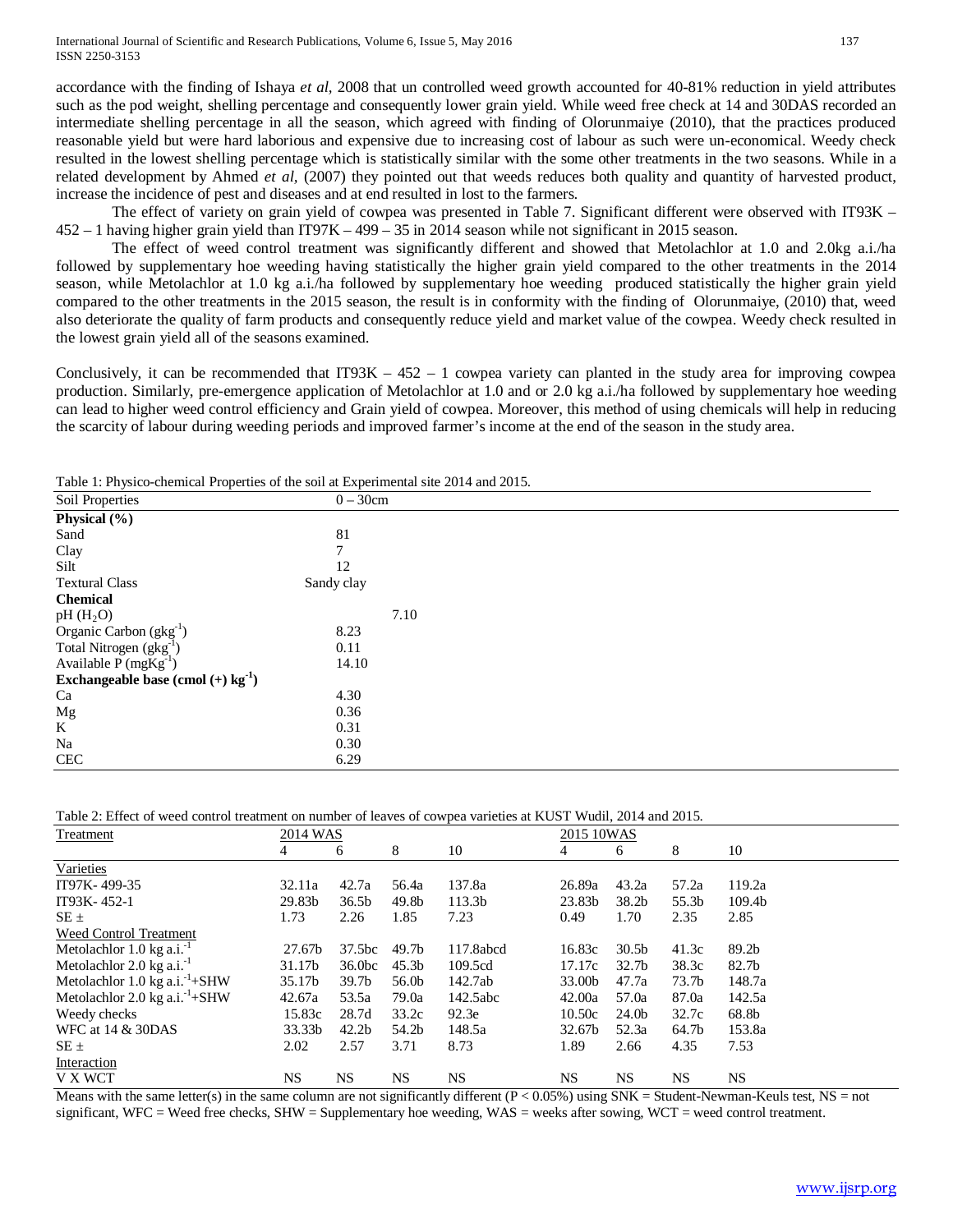Table 3: Effect of weed control treatment on number of branches of cowpea varieties at KUST Wudil, 2014 and 2015.

| <b>Treatment</b>               | 2014WAS |                   |                   | 2015WAS   |                   |           |                    |                    |
|--------------------------------|---------|-------------------|-------------------|-----------|-------------------|-----------|--------------------|--------------------|
|                                | 4       | 6                 | 8                 | 10        | 4                 | 6         | 8                  | 10                 |
| Varieties                      |         |                   |                   |           |                   |           |                    |                    |
| IT97K-499-35                   | 6.56    | 22.2a             | 29.4a             | 40.6      | 6.78a             | 23.44a    | 29.17a             | 38.20a             |
| IT93K-452-1                    | 5.61    | 19.6 <sub>b</sub> | 27.2 <sub>b</sub> | 38.5      | 6.11 <sub>b</sub> | 20.89b    | 27.56b             | 36.20 <sub>b</sub> |
| $SE \pm$                       | 0.38    | 1.31              | 1.72              | 2.55      | 0.29              | 0.63      | 0.46               | 0.24               |
| Weed Control Treatment         |         |                   |                   |           |                   |           |                    |                    |
| Metolachlor 1.0 kg a.i./ha     | 5.83b   | 13.8b             | 18.2 <sub>b</sub> | 24.5d     | 5.00b             | 14.83b    | 20.33 <sub>b</sub> | 24.50b             |
| Metolachlor 2.0 kg a.i./ha     | 5.17b   | 16.0 <sub>b</sub> | 21.3 <sub>b</sub> | 32.8cd    | 5.17b             | 15.00b    | 19.17b             | 27.50b             |
| Metolachlor 1.0 kg a.i./ha+SHW | 6.83a   | 24.5a             | 31.2a             | 43.7ab    | 9.00a             | 29.17a    | 35.83a             | 44.70a             |
| Metolachlor 2.0 kg a.i./ha+SHW | 7.67a   | 28.8a             | 41.2a             | 51.5a     | 8.33a             | 32.50a    | 42.67a             | 53.70a             |
| Weedy checks                   | 3.50c   | 14.8b             | 21.3 <sub>b</sub> | 30.5cd    | 3.17c             | 11.50b    | 13.33c             | 23.70b             |
| WFC at 14 & 30DAS              | 7.50a   | 28.0a             | 36.7a             | 54.2a     | 8.00a             | 30.00a    | 38.83a             | 49.00a             |
| $SE \pm$                       | 0.31    | 2.65              | 2.90              | 4.18      | 0.44              | 1.65      | 1.92               | 2.85               |
| Interaction                    |         |                   |                   |           |                   |           |                    |                    |
| V X WCT                        | NS.     | <b>NS</b>         | NS.               | <b>NS</b> | <b>NS</b>         | <b>NS</b> | <b>NS</b>          | NS.                |

Means with the same letter(s) in the same column are not significantly different ( $P < 0.05\%$ ) using SNK = Student-Newman-Keuls test, NS = not significant, WFC = Weed free checks, SHW = Supplementary hoe weeding, WAS = weeks after sowing, WCT = weed control treatment.

| Table 4: Effect of weed control treatment on canopy spread of cowpea varieties at KUST Wudil, 2014 and 2015. |
|--------------------------------------------------------------------------------------------------------------|
|--------------------------------------------------------------------------------------------------------------|

| Treatment                                   | 2014WAS            |                    |                   | 2015WAS           |                    |                    |        |           |
|---------------------------------------------|--------------------|--------------------|-------------------|-------------------|--------------------|--------------------|--------|-----------|
|                                             | 4                  | 6                  | 8                 | 10                | 4                  | 6                  | 8      | 10        |
| Varieties                                   |                    |                    |                   |                   |                    |                    |        |           |
| IT97K-499-35                                | 13.50b             | 22.61              | 47.5              | 54.9              | 12.06b             | 20.62              | 42.40b | 57.80a    |
| IT93K-452-1                                 | 13.97a             | 22.71              | 47.2              | 52.0              | 12.76a             | 20.56              | 44.20a | 52.30b    |
| $SE \pm$                                    | 0.28               | 0.61               | 2.10              | 3.77              | 0.23               | 0.93               | 1.58   | 2.06      |
| Weed Control Treatment                      |                    |                    |                   |                   |                    |                    |        |           |
| Metolachlor $1.0 \text{ kg a.i.}^{-1}$      | 11.75c             | 19.32c             | 35.2c             | 39.6d             | 8.83c              | 14.44c             | 24.79c | 30.40c    |
| Metolachlor 2.0 kg a.i. <sup>-1</sup>       | 11.30c             | 20.42c             | 37.7c             | 40.1 <sub>d</sub> | 7.10c              | 15.95c             | 26.17c | 28.90c    |
| Metolachlor 1.0 kg a.i. <sup>-1</sup> + SHW | 15.72b             | 26.23 <sub>b</sub> | 59.3 <sub>b</sub> | 70.5b             | 16.42b             | 26.29 <sub>b</sub> | 59.77b | 83.78a    |
| Metolachlor 2.0 kg a.i. <sup>-1</sup> + SHW | 19.97b             | 31.73a             | 74.6a             | 90.4a             | 20.63a             | 31.65a             | 74.89a | 93.55a    |
| Weedy checks                                | 6.95d              | 13.83d             | 25.9c             | 22.8e             | 4.75d              | 10.29d             | 18.77c | 21.00c    |
| WFC at $14 \& 30$ DAS                       | 16.73 <sub>b</sub> | 24.57b             | 51.6b             | 57.4c             | 16.73 <sub>b</sub> | 24.92b             | 55.26b | 72.72b    |
| $SE \pm$                                    | 0.63               | 1.14               | 3.31              | 3.60              | 0.79               | 1.34               | 3.74   | 3.40      |
| Interaction                                 |                    |                    |                   |                   |                    |                    |        |           |
| V X WCT                                     | NS.                | <b>NS</b>          | NS.               | <b>NS</b>         | <b>NS</b>          | NS.                | NS.    | <b>NS</b> |

Means with the same letter(s) in the same column are not significantly different  $(P < 0.05%)$  using SNK = Student-Newman-Keuls test, NS = not significant, WFC = Weed free checks, SHW = Supplementary hoe weeding, WAS = weeks after sowing, WCT = weed control treatment.

Table 5: Effect of weed control treatment on crop vigour scores of cowpea varieties at KUST Wudil, 2014 and 2015.

| Treatment                                   | 2014WAS |                   |       | 2015WAS |        |        |                   |       |
|---------------------------------------------|---------|-------------------|-------|---------|--------|--------|-------------------|-------|
|                                             | 4       | 6                 | 8     | 10      | 4      | 6      | 8                 | 10    |
| Varieties                                   |         |                   |       |         |        |        |                   |       |
| IT97K-499-35                                | 7.39    | 6.00              | 5.00b | 4.78b   | 7.67b  | 8.89   | 7.72a             | 4.50  |
| IT93K-452-1                                 | 7.72    | 5.61              | 5.61a | 5.22a   | 8.22a  | 9.06   | 6.94 <sub>b</sub> | 4.78  |
| $SE \pm$                                    | 0.36    | 0.51              | 0.28  | 0.87    | 0.17   | 0.63   | 0.31              | 0.34  |
| Weed Control Treatment                      |         |                   |       |         |        |        |                   |       |
| Metolachlor $1.0 \text{ kg a.i.}^{-1}$      | 6.33cd  | 4.50 <sub>b</sub> | 3.17c | 3.50cd  | 5.83c  | 5.83b  | 4.00c             | 1.83c |
| Metolachlor $2.0 \text{ kg a.i.}^{-1}$      | 6.67cd  | 4.33 <sub>b</sub> | 2.87c | 2.67cd  | 6.17c  | 6.83b  | 4.00c             | 2.17c |
| Metolachlor 1.0 kg a.i. <sup>-1</sup> + SHW | 8.17ab  | 6.50a             | 7.67b | 7.33ab  | 10.83a | 12.67a | 12.50a            | 7.83a |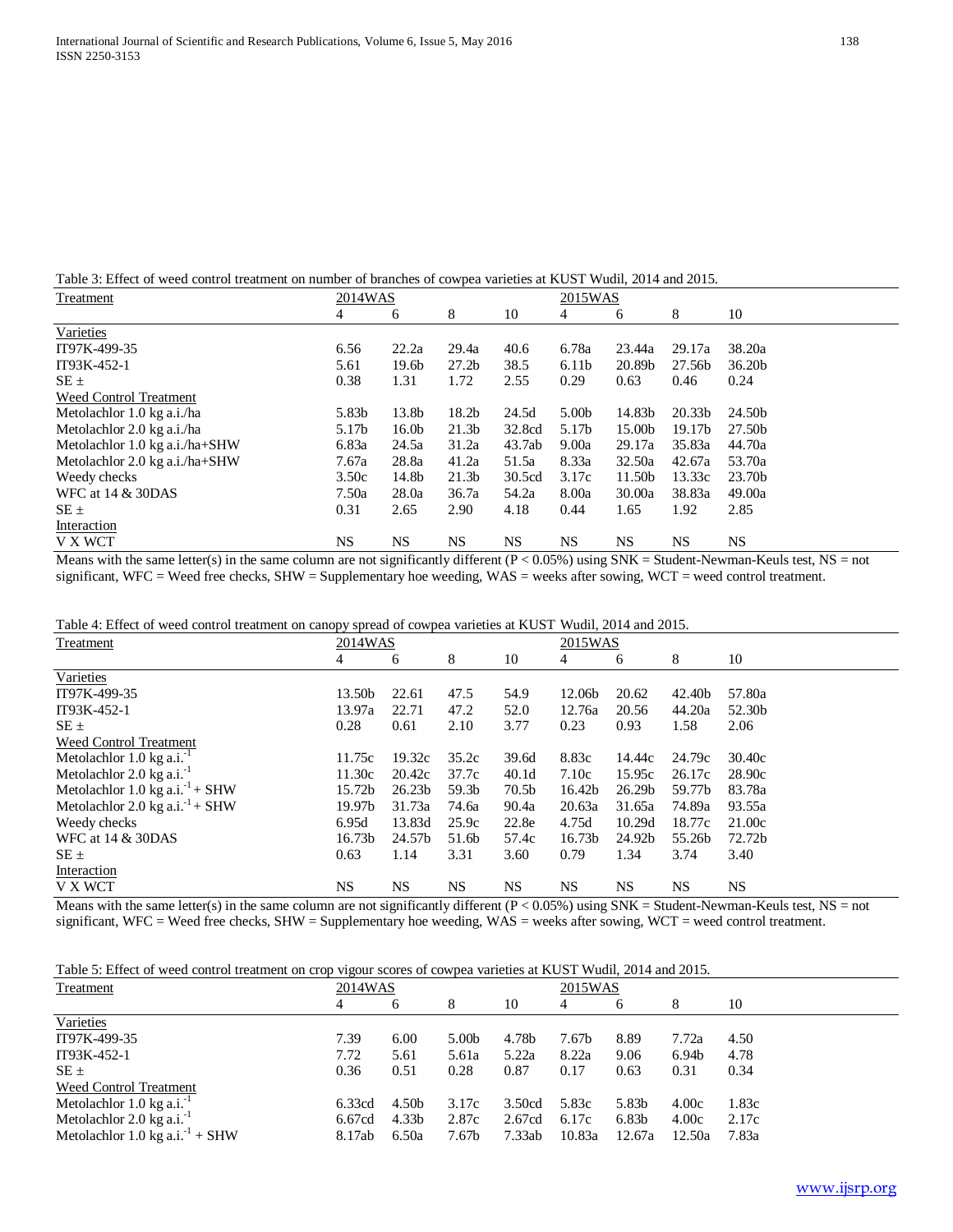International Journal of Scientific and Research Publications, Volume 6, Issue 5, May 2016 139 ISSN 2250-3153

| Metolachlor 2.0 kg a.i. <sup>-1</sup> + SHW | 9.67a | 9.17a | 9.33a             | 9.33a  | 11.33a | 13.00a | 12.17a            | 8.50a             |
|---------------------------------------------|-------|-------|-------------------|--------|--------|--------|-------------------|-------------------|
| Weedy checks                                | 5.67e | 2.67c | 2.33c             | 1.83d  | 4.17d  | 4.67b  | 2.50c             | 1.00c             |
| <b>WFC</b> at 14 & 30DAS                    | 8.83a | 7.67a | 6.50 <sub>b</sub> | 5.33bc | 9.33b  | 10.83a | 8.83 <sub>b</sub> | 6.50 <sub>b</sub> |
| $SE \pm$                                    | 0.53  | 0.38  | 0.43              | 0.79   | 0.59   | 1.10   | 0.43              | 0.45              |
| Interaction                                 |       |       |                   |        |        |        |                   |                   |
| V X WCT                                     | NS    | NS    | NS                | NS     | NS     | NS     | NS                | NS                |
| .                                           |       |       |                   |        |        |        |                   |                   |

Means with the same letter(s) in the same column are not significantly different  $(P < 0.05\%)$  using SNK = Student-Newman-Keuls test, NS = not significant, WFC = Weed free checks, SHW = Supplementary hoe weeding, WAS = weeks after sowing, WCT = weed control treatment.

Table 6: Effect of weed control treatment on weed index, weed control efficiency and weed dry weight of cowpea varieties at KUST Wudil, 2014 and 2015.

| <b>Treatment</b>                            | 2014              |                   |              | 2015      |             |              |
|---------------------------------------------|-------------------|-------------------|--------------|-----------|-------------|--------------|
|                                             | WI                | <b>WCEF</b>       | <b>WDDWT</b> | WI        | <b>WCEF</b> | <b>WDDWT</b> |
| Varieties                                   |                   |                   |              |           |             |              |
| IT97K-499-35                                | 16.1 <sub>b</sub> | 39.4a             | 1328.00a     | 22.50     | 37.50a      | 1598.00      |
| IT93K-452-1                                 | 24.8a             | 37.1 <sub>b</sub> | 1268.00b     | 23.40     | 35.80b      | 1442.00      |
| $SE \pm$                                    | 7.53              | 0.11              | 66.7         | 3.61      | 1.53        | 178.8        |
| Weed Control Treatment                      |                   |                   |              |           |             |              |
| Metolachlor $1.0 \text{ kg a.i.}^{-1}$      | 42.8b             | 19.2c             | 1694.00b     | 45.70b    | 11.70c      | 1865.00b     |
| Metolachlor $2.0 \text{ kg a.i.}^{-1}$      | 43.7 <sub>b</sub> | 19.5c             | 1563.00b     | 56.60b    | 15.10c      | 1920.00b     |
| Metolachlor 1.0 kg a.i. <sup>-1</sup> + SHW | $-11.0c$          | 69.0a             | 621.00d      | $-28.50d$ | 74.50a      | 635.00d      |
| Metolachlor 2.0 kg a.i. <sup>-1</sup> + SHW | $-26.9c$          | 88.1a             | 342.00d      | $-13.70c$ | 72.00a      | 548.00d      |
| Weedy checks                                | 73.8a             | 0.00d             | 2482.00a     | 77.50a    | 0.00d       | 2933.00a     |
| WFC at $14 \& 30$ DAS                       | 0.00c             | 33.6 <sub>b</sub> | 1087.00c     | 0.00c     | 46.50b      | 1221.00c     |
| $SE \pm$                                    | 7.68              | 2.93              | 138.3        | 4.86      | 3.30        | 139.50       |
| Interaction                                 |                   |                   |              |           |             |              |
| V X WCT                                     | <b>NS</b>         | <b>NS</b>         | NS.          | <b>NS</b> | <b>NS</b>   | NS.          |

Means with the same letter(s) in the same column are not significantly different  $(P < 0.05\%)$  using SNK = Student-Newman-Keuls test, WI = weed index, WCEF = weed control efficiency, WDDWT = weed dry weight, NS = not significant, WFC weed free checks, SHW = Supplementary hoe weeding, WAS = weeks after sowing, WCT = weed control treatment.

Table 7: Effect of weed control treatment on pods weight, 100 seed weight, shelling percentage and grain yield of cowpea varieties at KUST Wudil, 2014 and 2015.

| Treatment                                  | 2014       |                    |           |                     | 2015             |                 |           |          |
|--------------------------------------------|------------|--------------------|-----------|---------------------|------------------|-----------------|-----------|----------|
|                                            | <b>PWP</b> | <b>HGW</b>         | S(%)      | GY                  | <b>PWP HGW</b>   | S(%)            | GY        |          |
| Varieties                                  |            |                    |           |                     |                  |                 |           |          |
| IT97K-499-35                               | 119.5a     | 25.3 <sub>b</sub>  | 42.2      | 1209.00 b           | 117.30a          | 66.60b          | 43.20a    | 1071.00  |
| IT93K-452-1                                | 112.8b     | 27.8a              | 45.5      | 1311.00a            | 108.40b          | 69.70a          | 38.60b    | 1115.00  |
| $SE \pm$                                   | 6.03       | 1.80               | 3.70      | 66.6                | 5.13             | 0.81            | 2.40      | 55.00    |
| Weed Control Treatment                     |            |                    |           |                     |                  |                 |           |          |
| Metolachlor 1.0 kg a.i. <sup>-1</sup>      | 83.10c     | 19.3 <sub>bc</sub> | 25.15c    | 14.00 <sub>bc</sub> | 64.20c           | 23.80c          | 16.40c    | 751.00c  |
| Metolachlor $2.0 \text{ kg a.i.}^{-1}$     | 100.3c     | 23.1 <sub>b</sub>  | 17.37c    | 981.00bc            | 73.80c           | 28.40c          | 16.60c    | 714.00c  |
| Metolachlor 1.0 kg a.i. <sup>-1</sup> +SHW | 139.9b     | 31.9 <sub>b</sub>  | 72.10a    | 1817.00a            | 190.50a          | 127.60ab 76.40a |           | 1759.00a |
| Metolachlor 2.0 kg a.i. <sup>-1</sup> +SHW | 173.9a     | 44.3a              | 79.72a    | 1808.00a            | 170.70ab         | 113.00a 70.30a  |           | 1490.00b |
| Weedy checks                               | 52.7d      | 11.3c              | 15.46c    | 732.00c             | 32.50d           | 16.90c          | 9.50c     | 482.00c  |
| WFC at $14 \& 30$ DAS                      | 146.9b     | 29.4 <sub>b</sub>  | 53.36b    | 1307.00b            | 145.30b          | 99.30b          | 56.20b    | 1362.00b |
| $SE \pm$                                   | 8.27       | 3.19               | 4.65      | 112.9               | 10.59            | 5.76            | 2.65      | 79.70    |
| Interaction                                |            |                    |           |                     |                  |                 |           |          |
| <b>V X WCT</b>                             | NS         | <b>NS</b>          | <b>NS</b> | <b>NS</b>           | NS.<br><b>NS</b> | <b>NS</b>       | <b>NS</b> |          |

Means with the same letter(s) in the same column are not significantly different  $(P < 0.05\%)$  using SNK = Student-Newman-Keuls test, NS = not significant, WFC = Weed free checks,  $PWP = Pod weight/plant(g)$ ,  $HSW = hundred seed weight, S% = Shelling (%)$ ,  $GY = Grain yield, SHW = Q$ Supplementary hoe weeding,  $WAS$  = weeks after sowing,  $WCT$  = weed control treatment.

#### **REFERENCES**

[1] Ahmad, N., M. Rahim and U. Khan, (2007). Evaluation of different varieties, seed rates and row spacing of groundnut, planted under agro-ecological conditions of Malak and division. J. Agron., 6: 385-387.

[2] Anonymous (2010) programmed of world cowpea conference cowpea uta org/web/cowpea 2010/ programmed.

[3] Agoola A.A., (1994). A recipe of continuous Arable Crop Production in the Forest zones of western Nigeria. In Snchez, P.A and H.V., Alternative to Slash and burn Agriculture, symposium 15th International Soli Science Congress, Acapulco, Mexico p107-120.

[4] Akobundu, I. Okezie. (1979). Weed Control in Nigeria. PANS. 25(3):287-298.

[5] Akobundu, I. O. (1980). Weed Science Research at the International Institute of Tropical Agriculture and Research Needs in Africa. Weed Science. 28(4):439- 445.